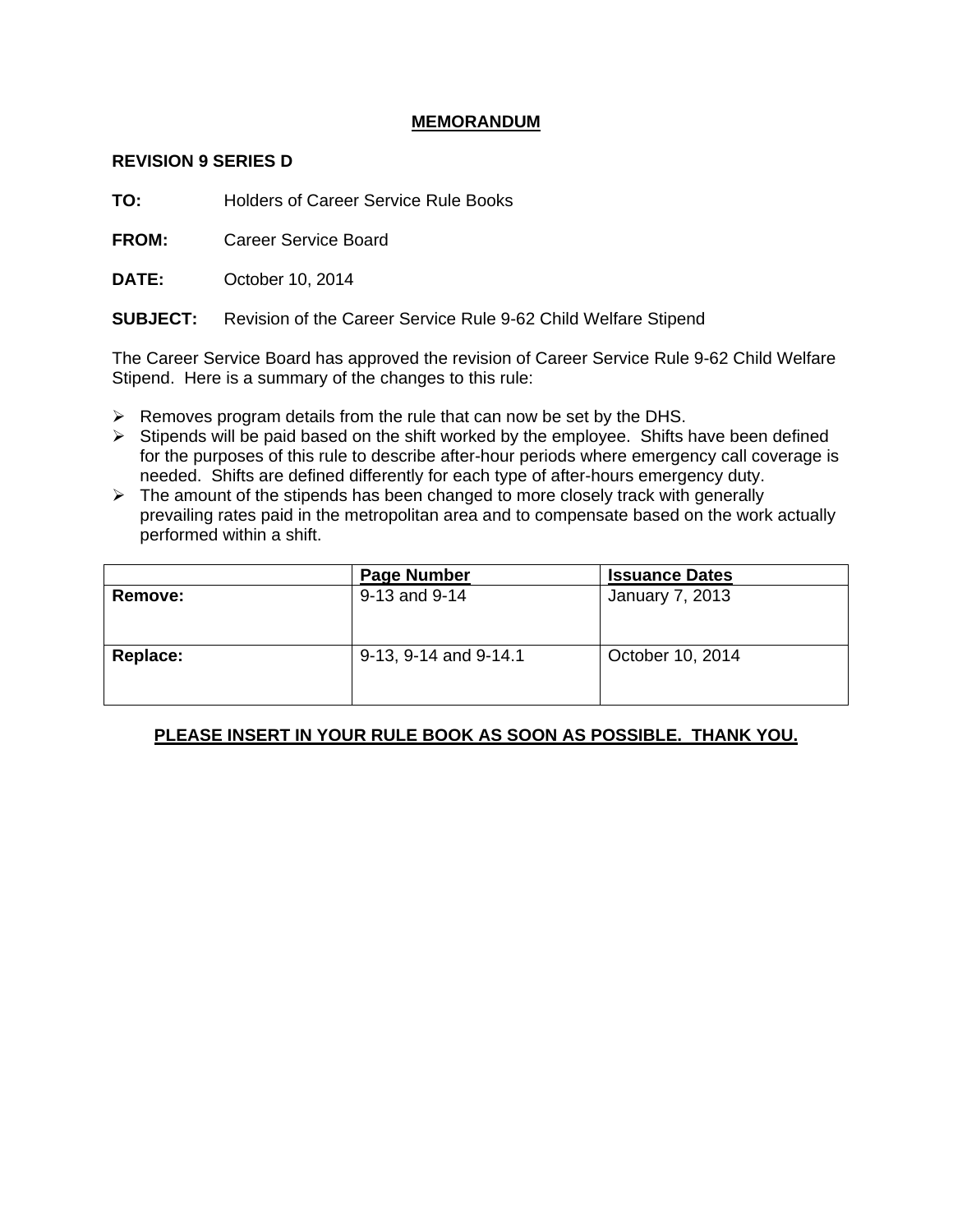- 2. Non-exempt employees:
	- a. Non-exempt employees will receive their normal hourly rate of pay for time spent conducting lessons in addition to the Golf Lesson Stipend.
	- b. The City shall retain forty percent (45%) of the fee charged.
	- c. Fifty-five percent (55%) of the fee will be paid to the employee as a Golf Lesson Stipend.
- 3. The City portion of the fee will include the cost of golf balls.
- 4. Stipends will be paid on collected revenue only.

9-62 Child Welfare Stipend (Revised October 10, 2014; Rule Revision Memo 9D)

- A. State law requires the Department of Human Services (DHS) to have staff available twenty-four hours a day to receive reports of abuse and neglect, conduct initial assessments of such reports that are deemed emergencies, and investigate those reports that are appropriate for child protective services. In order to meet this requirement, the Manager of Human Services (Manager) may schedule eligible employees to be available to respond to emergency calls at night, weekends, mandated furlough days and holidays. Employees so scheduled will be entitled to receive a Child Welfare Stipend as provided below. An employee who is scheduled to respond to emergency calls is expected to:
	- 1. Be available by telephone;
	- 2. Be in a non-impaired condition that allows the employee to safely perform job duty assignments; and
	- 3. Respond to a call and perform work within time frames established by the DHS.

Employees who are scheduled to respond to emergency calls and fail to meet these expectations may be subject to disciplinary action, up to and including dismissal.

- B. The Manager reserves the right to refuse to schedule an employee to respond to emergency calls. The employee's supervisor may allow the employee to use paid or unpaid leave in order to catch up on missed sleep, as appropriate.
- C. To be eligible for the Child Welfare Stipend, the employee must:
	- 1. Be exempt from overtime under Federal law and the Career Service Rules (employees who are eligible for overtime may receive standby pay as provided in the Career Service Rules); and

Page issuance date: October 10, 2014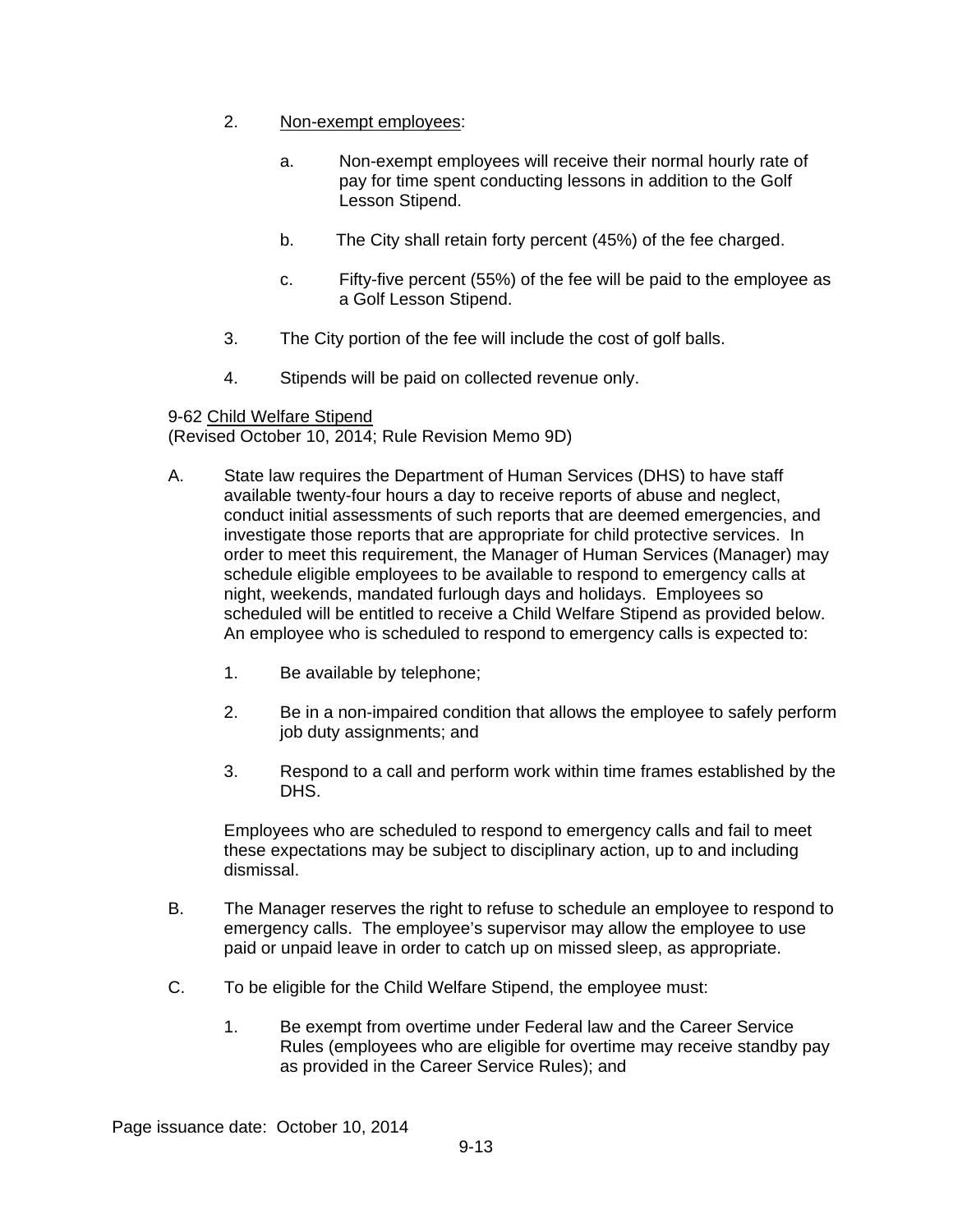- 2. Be at least at the type and level of Social Case Worker Supervisor in order to be eligible to be assigned After-hours Administrator duties.
- D. After-hours emergency response duties will be assigned and paid as follows:
	- 1. After-hours Administrator.
		- a. Supervises the After-hours Call Taker and the After-hours Responder.
		- b. After-hours Administrator duties will be assigned a shift at a time.
			- i. After hours Administrator shifts on weekend days, paid City holidays, and mandated furlough days begin at 7:00 a.m. and end at 7:00 a.m. on the following day.
			- ii. After-hours Administrator shifts on work days begin at 4:30 p.m. and end at 7:00 a.m. on the following day.
		- c. i. Employees whose After-hours Administrator shift begins on a paid City holiday or mandated furlough day will receive a \$50 Child Welfare Stipend for that shift.
			- ii. Employees whose After-hours Administrator shift begins on any other day will receive a \$40 Child Welfare Stipend per shift.
	- 2. After-hours Call Taker.
		- a. Answers after-hours hotline calls and determines an appropriate response after consulting with the After-hours Administrator.
		- b. After-hours Call Taker duties will be assigned a shift at a time.
			- i. After hours Call Taker shifts on weekend days begin at 7:00 a.m. on Saturday and run between 7:00 a.m. and 3:00 p.m.; 3:00 p.m. and 11:00 p.m.; 11:00 p.m. and 7:00 a.m.; and end at 7:00 a.m. on Monday.
			- ii. After-hours Call Taker shifts on paid City holidays and mandated furlough days begin at 7:00 a.m. on the holiday or furlough and run between 7:00 a.m. and 7:00 p.m; 7:00 p.m. and 7:00 a.m.; and end at 7:00 a.m. on the following day.
			- iii. After-hours Call Taker shifts on work days begin at 8:00 p.m. and end at 7:00 a.m. on the following day.

Page issuance date: October 10, 2014